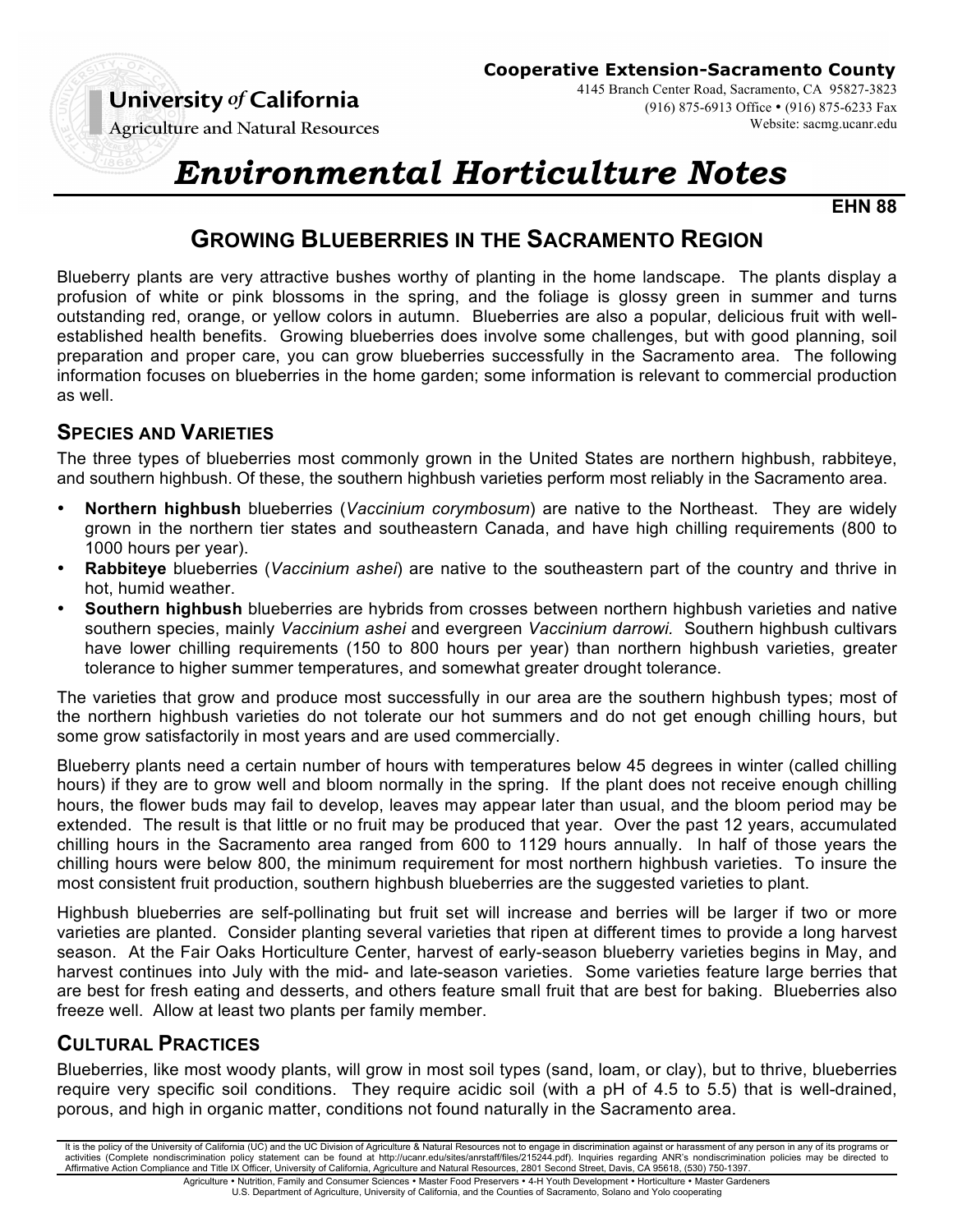#### **PREPARING THE SOIL**

Blueberry plants are long lived, so it's important to give them growing conditions that will allow them to thrive and produce high quality fruit. The first step is to perform a soil test, or at least check the soil pH (inexpensive soil pH test kits are available at nurseries and garden centers). If your soil isn't naturally suitable for growing blueberries, you need to modify it.

Incorporate Organic Matter—In their native habitat, blueberries grow in soil that is higher in organic matter than most of the soils in our area. Organic matter improves soil aeration and drainage, and most importantly, provides food for soil microorganisms and other forms of soil life. Organic materials such as well-composted pine bark, fir bark, oak leaves, or pre-moistened peat moss are good amendments. Yard debris compost may be used, but it often has a pH of 7 or higher. Pre-moistened peat moss is a good material—its low pH will also help acidify the soil—but be aware of the environmental concerns regarding harvest and transport of the product. If undecomposed material is used, such as wood chips or leaves, do not plant for at least one or two months to allow the material to break down. If sawdust, wood chips, or other high-carbon amendments are added, be sure to add some nitrogen at planting because these materials can tie up nitrogen in the soil for the first year. Apply 4 to 6 inches of organic matter over the planting area and thoroughly incorporate it into the soil.

Acidify the Soil—Poor plant growth resulting from high soil pH is a common problem when growing blueberries in our local soils. Even if there is ample iron available in the soil, if the soil pH is not acidic enough, blueberry plants are unable to take up enough iron for normal growth. The resulting iron deficiency causes smaller than normal leaf growth and leaves that are yellow or pale green except for prominent green veins. Leaves may also develop brown edges as a result of soil pH that is too high.

To acidify the soil for blueberries, add soil sulfur (elemental sulfur) to the surface of the soil and gently incorporate it thoroughly and evenly into moist soil. This is important for the soil bacteria to gradually convert the sulfur to dilute sulfuric acid over a period of weeks or months, thereby reducing the soil pH. Organic matter can be incorporated at the same time as the sulfur. Preferably, this should be done six months to one year prior to planting because soil bacteria are slow to break down the sulfur. Test the soil pH at planting and every year thereafter to be sure it remains acidic. If additional sulfur is needed in later years, side dress or very lightly incorporate additional sulfur into the soil.

| <b>Present pH</b> | <b>Desired pH</b> |     |     |     |  |  |
|-------------------|-------------------|-----|-----|-----|--|--|
|                   | 6.0               | 5.5 | 5.0 | 4.5 |  |  |
| 7.5               | 3.5               | 4.5 | 6.0 | 7.0 |  |  |
| 7.0               | 2.0               | 3.5 | 5.0 | 6.0 |  |  |
| 6.5               | 1.0               | 2.5 | 4.0 | 4.5 |  |  |
| 6.0               |                   | 1.0 | 2.5 | 3.5 |  |  |

This chart shows the number of pounds of elemental sulfur needed to lower the pH of 100 square feet of loam soil to a depth of 6 inches. For sandy soil, reduce the amount by ⅓; for clay soil, increase the amount by ½.

#### **PLANTING AND SPACING**

Plant blueberries where they will receive at least six hours of sun; however, they may benefit from some afternoon shade in our hot summer conditions.

Blueberries are shallow rooted. The roots occupy a space about 3 or 4 feet wide; therefore, the soil should be dug this wide and at least 1 foot deep, 2 feet deep if drainage is poor. If hardpan is present in the top 2 feet of soil, it must be broken up or else water will not drain properly and roots will not grow. Alternatively, use raised beds or mounds to provide adequate drainage and soil for root growth.

Blueberries are often planted during the dormant season (mainly December and January) and spring when they are most available at nurseries, but potted plants can also be planted anytime. They should be planted on a small mound or berm if the soil is poorly drained. Plant the blueberry so that the soil line on the trunk is at or slightly above the ground level; planting too deep can smother the plant. If the plant is older and root-bound, the outer roots should be loosened or pulled away before planting. After planting, irrigate and cover the soil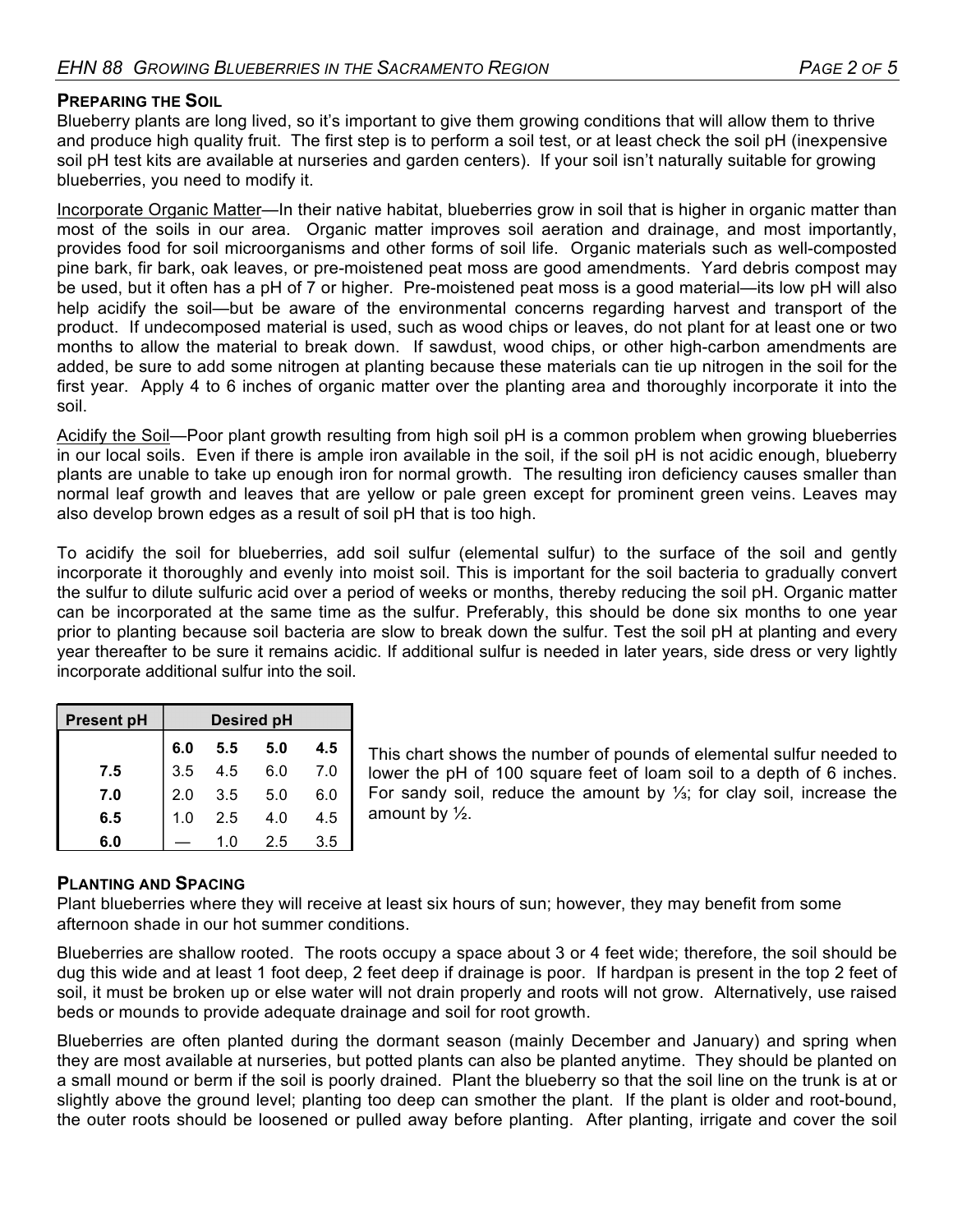with 4 to 6 inches of mulch, preferably fir or pine bark chips, pine needles, or well-composted softwood sawdust. Blueberries should be spaced 3 feet apart for a hedge, or 4 to 5 feet apart for shrubs.

#### **FERTILIZING**

Blueberries do not require large amounts of fertilizer and are sensitive to over-fertilizing, so observe first whether plants are growing and fruiting well. If fertilizer is needed, rake back mulch, spread fertilizer over the soil without incorporating it, then replace the mulch and water well. Fertilize blueberries with an acidic fertilizer, such as a 10-10-10 formula for azaleas, at the rate of ½ cup per mature plant applied first in early spring as growth starts, and once more in late spring. Organic fertilizers such as blood meal, cottonseed meal, fish meal, and alfalfa meal can be applied instead of the above inorganic recommendation.

#### **WATERING**

Blueberries require moist but not wet soil. Water is critical during berry development through harvest, and during bud formation in July and August. Irrigate with soaker hoses, mini-sprinklers, or double drip lines (one line on either side of the plant under the leaf canopy) with numerous emitters spaced about 1 foot apart. The amount of water depends upon the type of soil, drainage, and weather, so test soil moisture frequently.

#### **PRUNING**

At planting, remove older twiggy growth from the base of plant and leave strong new growth. For the next two years, remove dead, diseased, or damaged branches and spindly growth at the base of the plant. Also remove all blossoms (at least the first year) to prevent fruiting and encourage strong growth.

After the third year, pruning should focus on removing unproductive wood and generating replacement wood with the goal of having a balance of branches that are one to five years old. Prune blueberries in winter when plants are dormant. Follow these steps:

- 1. cut out dead, damaged, and diseased wood
- 2. remove small sucker shoots and weak twiggy growth at the base
- 3. remove low spreading branches that will be shaded, or those branches that will bend over onto the ground with the weight of the fruit
- 4. remove one or two of the oldest canes each year, cutting back to the ground or to a strong new side shoot
- 5. if more than two new canes grew from the crown the prior year, remove all but the two healthiest canes at crown level
- 6. remove weak twiggy wood from the top and outside branches
- 7. prune out crossing branches
- 8. if plants overbear, cut back some of the branch tips where most of the flower buds are located
- 9. prune back extremely vigorous new shoots to encourage branching and fruiting

#### **PESTS**

Birds: The amount of damage, type of damage, and effective control methods vary among species of birds. The most effective way to reduce damage is netting. Bird access can be prevented by placing  $\frac{1}{4}$  to  $\frac{1}{2}$ -inch mesh plastic netting. The netting is best attached to a frame that holds it away from the plant or it can also just be draped over the plants.

The most effective way to frighten birds from an area is to use a combination of noise makers and visual repellents. For details on bird management methods, refer to Pest Note 74152 *Birds on Tree Fruits and Vines*.

Western Flower Thrips: Primary damage includes stippling on fruit, scarred petals, and twisted leaves. The tiny cigar-shaped adult is identified by a black, brownish, yellow, white, or orange body and they have thick, bristle-like hairs at the tip of the abdomen, which other species lack. The larva has a yellow to orange body.

Healthy plants usually tolerate some thrips damage; however, high infestations may justify control. Use an integrated program of control strategies that combine good cultural practices, natural enemies, and/or the use of least-toxic insecticides. Monitor thrips by shaking foliage on a sheet of paper or by hanging bright yellow sticky traps. Vigorous plants outgrow damage; keep plants well irrigated, but avoid excess nitrogen. Knock

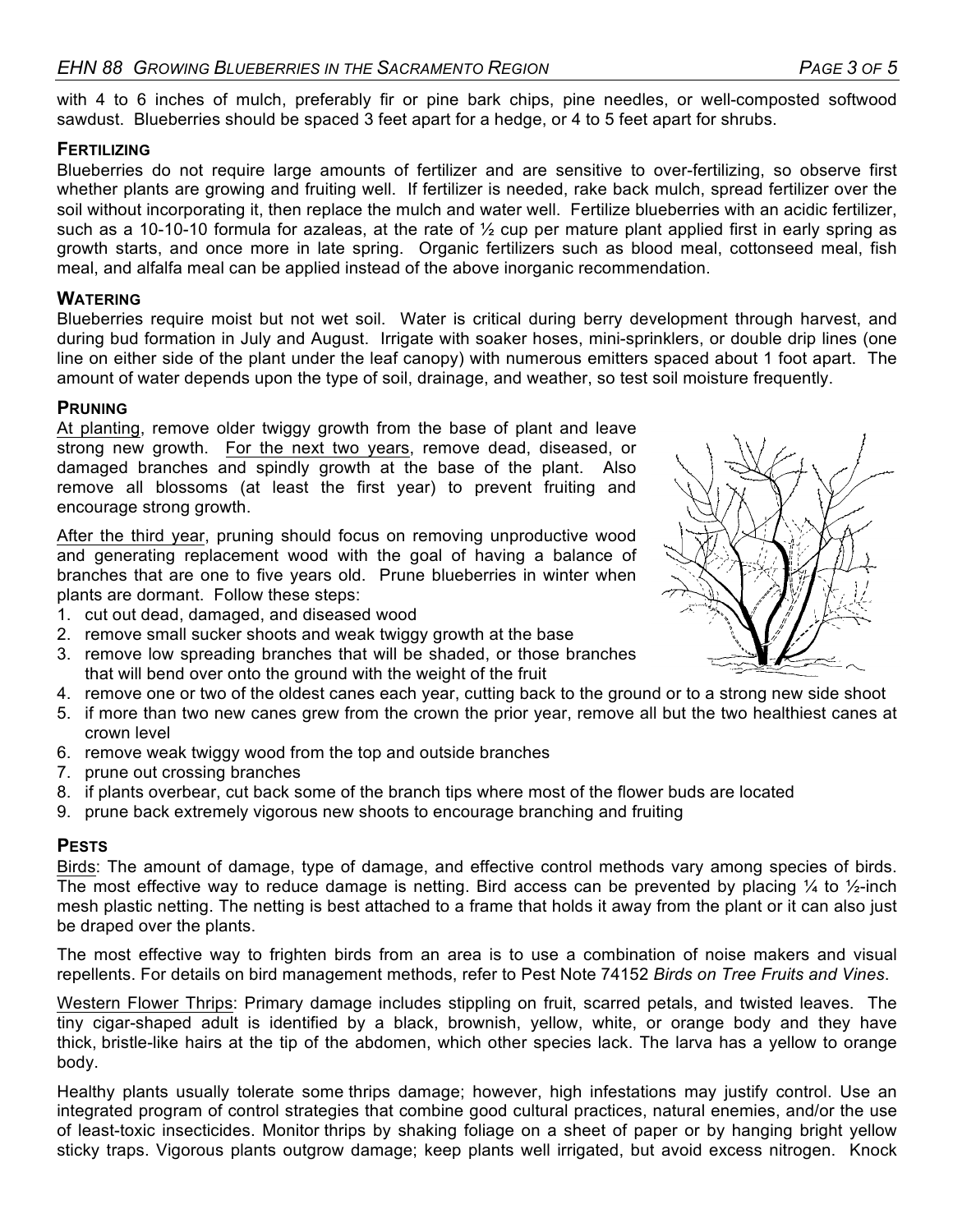off thrips with a spray of water. Conserve naturally occurring populations of beneficials by controlling dust and avoiding pesticide use. Narrow-range oil, azadirachtin, neem oil, and insecticidal soaps can be somewhat effective for temporary reduction if applied when thrips are present and damage first appears. For complete information on identification and management refer to Pest Note 7429, *Thrips*.

### **DISEASE**

Stem blight is a disease caused by the fungus *Botryosphaeria dothidea.* It has caused substantial stem dieback on blueberries in the Sacramento region. The disease is especially severe in young blueberry plants. The fungus enters the plant through wounds, causing rapid death of individual stems or even the entire plant. The most obvious symptom is "flagging"—infected stems wilt so rapidly that the stem does not defoliate before dying, resulting in brown leaves still attached to the stem. Fungicides will not control stem blight. The best way to limit the disease is to promptly prune off infected stems (at any time of year) back to healthy wood, well below the infected area. Take infected prunings away from the site and destroy them.

# **GROWING BLUEBERRIES IN CONTAINERS**

Blueberries can be grown successfully in containers and are attractive patio plants. Most of the blueberry varieties can be planted in containers, although the taller varieties may need more pruning. Compact bush varieties such as 'Sunshine Blue' are ideally suited to containers.

Start new plants in five gallon pots, then move up to 20 inch containers in a year or two. Use an acid-based soil mix such as that formulated for azaleas, or prepare a mix of one-third pine or fir bark  $(\frac{1}{4}$  inch), one-third coarse peat, one-third potting soil, and about ½ ounce of elemental sulfur per cubic foot of soil. Use an acidbased fertilizer listed for azaleas (similar to a 10-10-10 formula). Split the application into several small doses from February to September.

Blueberries need at least six hours of sun, and may benefit from late afternoon shade in the Sacramento area. If the containers are located on a concrete patio slab, they should be raised above the concrete with "pot feet" or small pieces of tile, broken clay pot, or similar material, and grouped together to minimize the reflected heat.

Keep the soil in containers moist but not wet. Remember that container soil dries out faster than the ground does. Apply a 4 to 6 inch layer of mulch to conserve water and help moderate the soil temperature.

Replace soil with fresh potting mix, and root prune the plant every three to four years in winter. Bear in mind that the soil mixture suggested above is rich in organic matter that will break down over time and lower the soil height. If possible, add fresh soil under the roots rather than on top. Placing soil on top will bury the root crown and possibly lead to crown rot disease.

## **FOR ADDITIONAL INFORMATION**

- Fair Oaks Horticulture Center, Fair Oaks, CA workshop and location information: ucanr.edu/workshops
- Sacramento County UC Master Gardeners: sacmg.ucanr.edu
- *California Master Gardener Handbook*, ANR Publication 3382, anrcatalog.ucanr.edu
- UC Fruit and Nut Research and Information Center chilling hours information: fruitsandnuts.ucdavis.edu/chillcalc/index.cfm
- Master Gardeners of Santa Clara County blueberry trial: mgsantaclara.ucanr.edu/garden-help/fruitsnuts/blueberries/blueberry-1997-trials/
- *Blueberry Research Launches Exciting New California Specialty Crop*, California Agriculture article, 2005: ucce.ucdavis.edu/files/datastore/391-211.pdf
- Northwest Berry and Grape Information Network: berrygrape.org